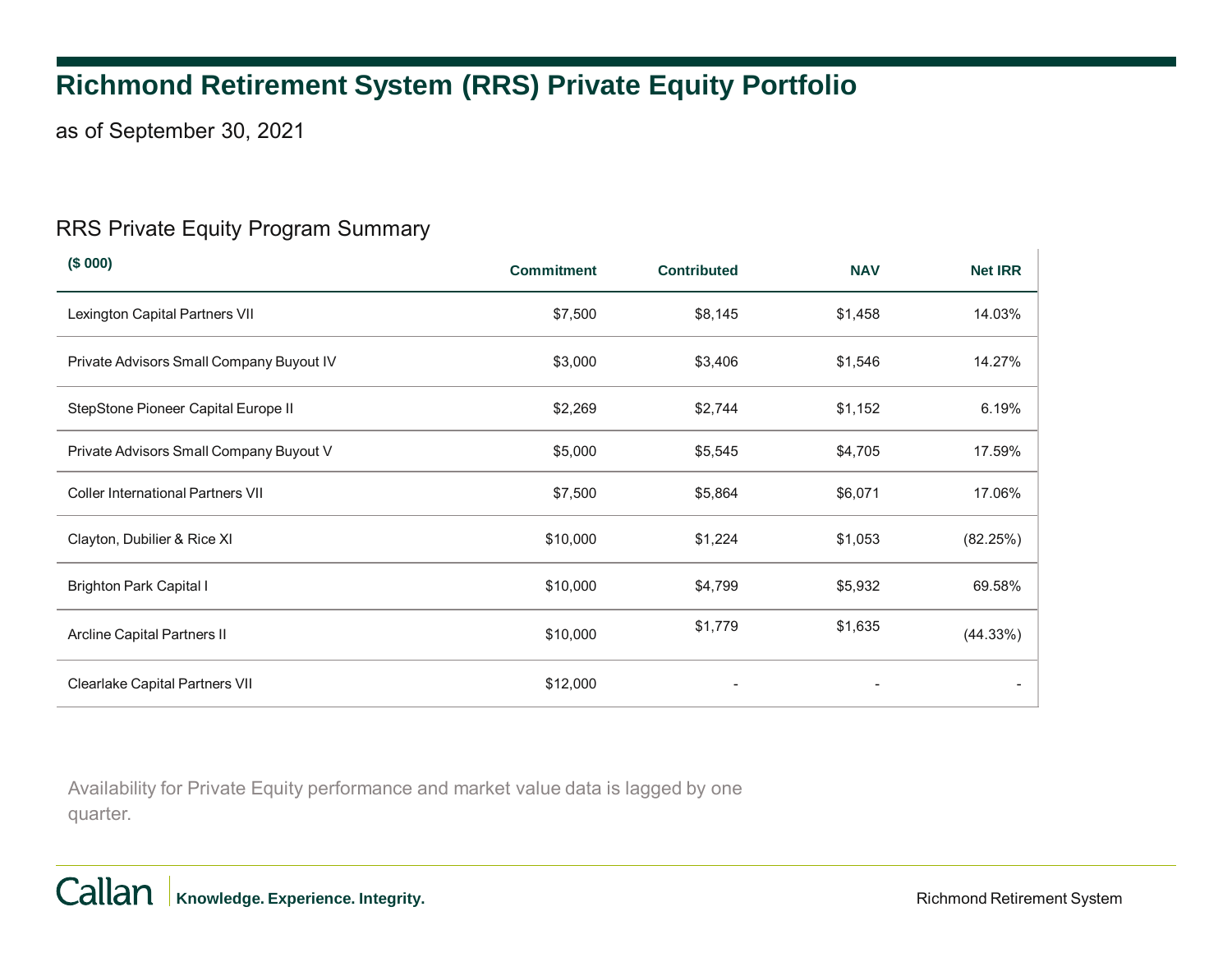## **Richmond Retirement System (RRS) Private Credit Portfolio**

as of September 30, 2021

### RRS Private Credit Program Summary

| (\$000)                               | <b>Commitment</b> | <b>Contributed</b> | <b>NAV</b> | <b>Net IRR</b> |
|---------------------------------------|-------------------|--------------------|------------|----------------|
| Audax Mezzanine Partners III          | \$3,500           | \$3,554            | \$406      | 9.60%          |
| SSP Opportunities Partners II         | \$3,500           | \$2,848            | \$211      | 16.04%         |
| EIG Energy Fund XVI                   | \$5,000           | \$4,783            | \$3,187    | 5.02%          |
| CarVal Credit Value III               | \$8,000           | \$7,600            | \$2,383    | 7.85%          |
| Park Square Credit Opportunities II   | \$8,000           | \$8,262            | \$283      | 5.38%          |
| <b>SSP Opportunities Partners III</b> | \$3,500           | \$4,761            | \$1,253    | 8.92%          |
| Alcentra EUR Direct Lending Fund II   | \$7,500           | \$7,814            | \$4,147    | 7.41%          |
| CarVal Credit Value IV                | \$10,000          | \$9,700            | \$9,974    | 8.34%          |
| Park Square Credit Opportunities III  | \$10,000          | \$8,372            | \$8,886    | 8.42%          |
| SSP Opportunities Partners IV         | \$10,000          | \$7,559            | \$7,217    | 25.49%         |
| CarVal Credit Value V                 | \$10,000          | \$2,005            | \$2,202    | 14.93%         |
| HPS Specialty Loan Fund V             | \$10,000          | \$2,590            | \$4,972    | 803.30%        |
| Park Square Credit Opp IV             | \$7,500           |                    |            |                |

Availability for Private Credit performance and market value data is lagged by one quarter.